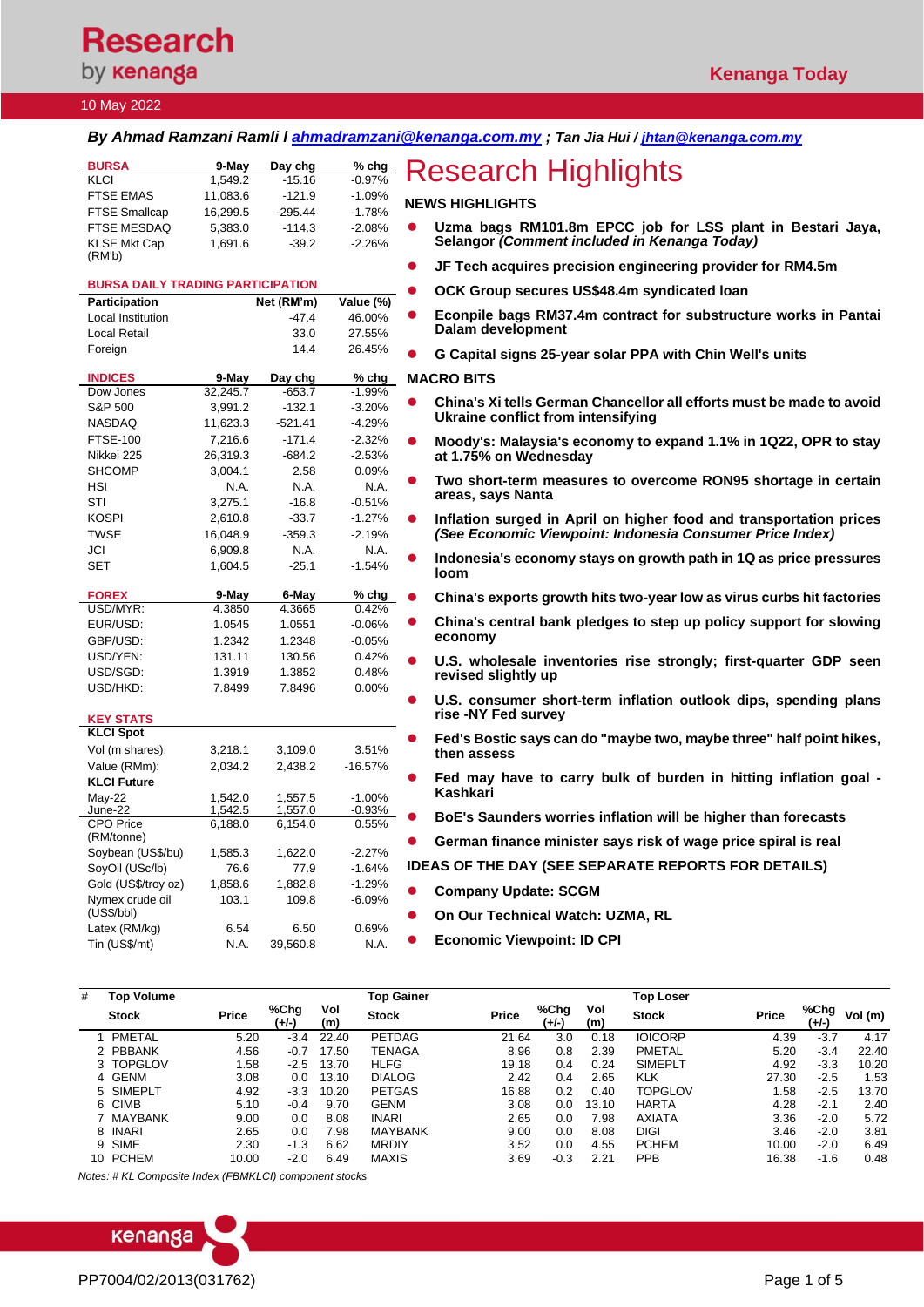### **Corporate News**

•

### • **Uzma bags RM101.8m EPCC job for LSS plant in Bestari Jaya, Selangor**

Uzma announced that it has been awarded a contract from Nexuscorpgroup Sdn Bhd dated 28 April 2022 for the engineering, procurement, construction and commissioning (EPCC) of the 30MWac Bukit Badong Large Scale Solar (LSS) solar photovoltaic plant in Bestari Jaya, Selangor. The works is expected to be completed and handover by its initial operation date of 31 Dec 2022, with a commercial operation date by 9 March 2023. The estimated contract value is RM101.8m. *(Bursa Malaysia)*

*Comment: We are positive on the news, with this representing further developments into the company's diversification plans into the local solar space (refer to our Company Update report dated 26 April 2022). The contract is already well reflected into the group's solar business latest order book of RM935m, which includes both EPCC and power purchase agreements (PPA). The contract value implies a development value of ~RM3.4m/MW, which we feel is broadly in-line with prices within the solar industry, with operating margins expected to be in the low-teens. We made no changes to our FY22E/FY23E earnings of RM14.3m/RM17.9m, with our OP call and TP of RM0.68 maintained, pegged to 0.5x PBV broadly in-line with its mean valuations. (By: Steven Chan)*

#### **JF Tech acquires precision engineering provider for RM4.5m**

JF Technology Bhd (JF Tech) on Monday (May 9) announced it is acquiring precision engineering provider Ikeda Technology (M) Sdn Bhd's assets and business for RM4.5m, cash. The test interface products offered by Ikeda, which has a proven track record, with over 15 years of experience in the semiconductor industry, are complementary to the group's existing test solution products, JF Tech said in a bourse filing. *(The Edge)*

#### • **OCK Group secures US\$48.4m syndicated loan**

Telecommunications network solution provider OCK Group Bhd has secured a US\$48.4m (about RM212.1m) syndicated loan with OCBC Bank (Malaysia) Bhd (OCBC Malaysia). "Proceeds from the refinancing will be used to partly repay the outstanding balance of the original syndicated loan of US\$30.4m, which would benefit OCK through the optimisation of the financing structure. "The remaining US\$18.0m will be dedicated to completing the construction of 150 telecommunications towers in Myanmar, which are currently in the order book," the group added. *(The Edge)*

#### • **Econpile bags RM37.4m contract for substructure works in Pantai Dalam development**

Econpile Holdings Bhd said it has bagged a contract worth RM37.4m for substructure works in Pantai Dalam, Kuala Lumpur, in a bourse filing on Monday (May 9). In a filing, Econpile said its wholly-owned subsidiary, Econpile (M) Sdn Bhd received the letter of award dated April 22, 2022 from Domain Resources Sdn Bhd to undertake the substructure works for a proposed phased development comprising Phase 1 Affordable Homes (PT7), which is a single block of residential units, and Phase 2 (PT8), which comprises three blocks of residential units at Lots PT.7 and PT.8, in Seksyen 98, Jalan Pantai Dalam, Kuala Lumpur. *(The Edge)*

### • **G Capital signs 25-year solar PPA with Chin Well's units**

Passenger vehicle charterer G Capital Bhd (formerly known as Gunung Capital Bhd) on Monday signed a 25-year solar power purchase agreement (PPA) with two of Chin Well Holdings Bhd's units for a 5. MWp solar photovoltaic (PV) generating system in Bukit Mertajam, Penang. In a bourse filing, G Capital's 70% owned subsidiary Solarcity Malaysia Sdn Bhd will design, construct, instal, own, operate and maintain solar PV energy generating system with a capacity of 2,380.3 KWp and 3,000.2 KWp, respectively, for Chin Well Fasteners Co Sdn Bhd and Chin Herr Industries (M) Sdn Bhd, aggregating a total capacity of 5,380.6 KWp. *(The Edge)*

PP7004/02/2013(031762) Page 2 of 5

kenanga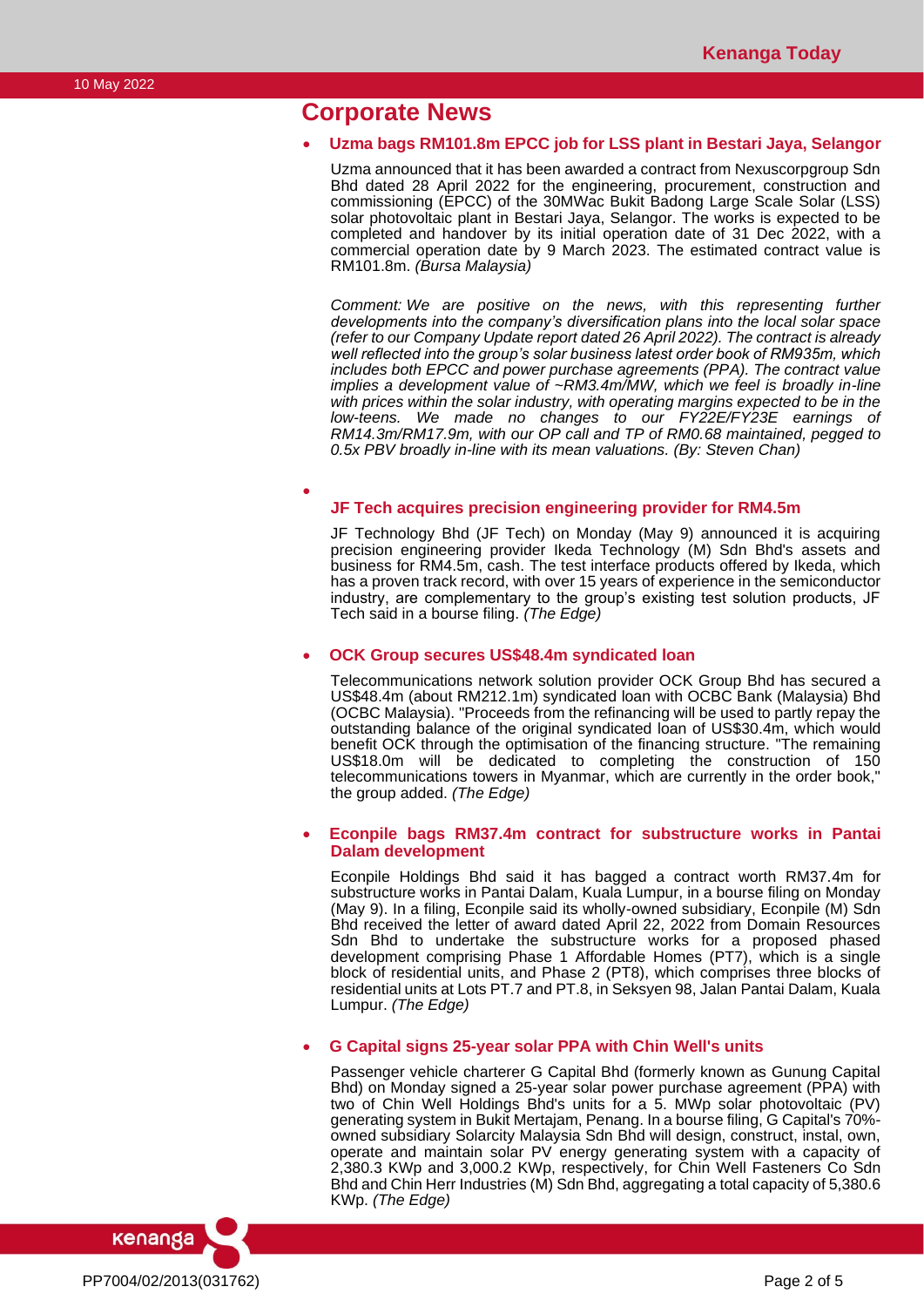## **Macro Bits**

### **Global**

⚫ **[China's Xi tells German Chancellor all efforts must be made to avoid Ukraine conflict from intensifying](https://www.reuters.com/world/chinas-xi-tells-german-chancellor-all-efforts-must-be-made-avoid-ukraine-2022-05-09/)** China's President Xi Jinping told German Chancellor Olaf Scholz on Monday that all efforts must be made to avoid the Ukraine conflict turning into an "unmanageable situation", Chinese state radio reported. *(Reuters)*

### **Malaysia**

- ⚫ **[Moody's: Malaysia's economy to expand 1.1% in 1Q22, OPR to stay at 1.75% on Wednesday](https://www.theedgemarkets.com/article/moodys-malaysians-economy-expand-11-1q22-opr-stay-175-may)** Moody's Analytics projected that Malaysia's economy grew 1.1% quarter-on-quarter in the first quarter of 2022 (1Q22), following the 6.6% expansion in 4Q21. It said gains from a robust external position had largely extended into the opening months of 2022. *(The Edge Markets)*
- ⚫ **[Two short-term measures to overcome RON95 shortage in certain areas, says Nanta](https://www.theedgemarkets.com/article/two-shortterm-measures-overcome-ron95-shortage-certain-areas-says-nanta)** Two short-term measures have been taken to overcome the RON95 supply issue encountered in several areas recently, a problem partly due to delays in the delivery of fuel to port terminals, said Domestic Trade and Consumer Affairs Minister Datuk Seri Alexander Nanta Linggi. *(The Edge Markets)*

### **Asia Pacific**

- **•** Inflation surged in April on higher food and transportation prices Headline inflation rose in April (3.47%; Mar: 2.64%), highest since December 2017, beating consensus (3.34%) but still within Bank Indonesia's (BI) inflation target band of 2.0-4.0%. 2022 inflation forecast revised to 3.5% from 2.7% (2021: 1.56%). *(See Economic Viewpoint: Indonesia Consumer Price Index)*
- ⚫ **[Indonesia's economy stays on growth path in 1Q as price pressures loom](https://www.theedgemarkets.com/article/indonesias-economy-stays-growth-path-1q-price-pressures-loom)** An historic rise in commodity prices and reopening of the economy from Covid-19 curbs helped Indonesia stay on a recovery path in the first quarter, but analysts say headwinds are growing from global monetary tightening and the war in Ukraine *(The Edge Markets)*
- **[China's exports growth hits two-year low as virus curbs hit factories](https://www.theedgemarkets.com/article/chinas-exports-growth-hits-twoyear-low-virus-curbs-hit-factories)** China's export growth slowed to single digits, the weakest in almost two years, while imports barely changed in April as tighter and wider Covid-19 curbs halted factory production and crimped domestic demand, adding to wider economic woes. *(The Edge Markets)*
- ⚫ **[China's central bank pledges to step up policy support for slowing economy](https://www.reuters.com/business/china-cbank-pledges-step-up-policy-support-real-economy-2022-05-09/)** China's central bank said on Monday it would step up support for the slowing economy, while closely watching domestic inflation and monitoring policy adjustments by developed economies. *(Reuters)*

### **Americas**

- **[U.S. wholesale inventories rise strongly; first-quarter GDP seen revised slightly up](https://www.reuters.com/article/usa-economy-inventories/u-s-wholesale-inventories-rise-strongly-first-quarter-gdp-seen-revised-slightly-up-idUSKCN2MV1A6)** U.S. wholesale inventories increased solidly in March and the pace of accumulation in the prior month was stronger than previously reported, which could lead to a small upward revision to the first-quarter gross domestic product estimate. *(Reuters)*
- ⚫ **[U.S. consumer short-term inflation outlook dips, spending plans rise -NY Fed survey](https://www.reuters.com/article/usa-fed-consumer-expectations/u-s-consumer-short-term-inflation-outlook-dips-spending-plans-rise-ny-fed-survey-idUSKCN2MV1DT)** U.S. consumers' inflation expectations one year from now dipped in April but their view of inflation over the medium-term rose and household spending expectations also climbed to a record high, according to a Federal Reserve Bank of New York survey published on Monday. *(Reuters)*
- ⚫ **[Fed's Bostic says can do "maybe two, maybe three" half point hikes, then assess](https://www.reuters.com/business/feds-bostic-says-can-do-maybe-two-maybe-three-half-point-hikes-then-assess-2022-05-09/)** The U.S. Federal Reserve can stick to half point interest rate hikes for the next two to three meetings then assess how the economy and inflation are responding before deciding whether further rises are needed, the Atlanta Fed president said. *(Reuters)*
- [Fed may have to carry bulk of burden in hitting inflation goal -](https://www.reuters.com/article/usa-fed-kashkari/fed-may-have-to-carry-bulk-of-burden-in-hitting-inflation-goal-kashkari-idUSKCN2MV10U) Kashkari The U.S. Federal Reserve may not get as much help as it hopes from supply chains easing as it battles to bring down inflation to its 2.0% goal, Minneapolis Fed President Neel Kashkari said. *(Reuters)*

### **Europe**

- ⚫ **[BoE's Saunders worries inflation will be higher than forecasts](https://www.reuters.com/article/britain-boe-saunders/boes-saunders-worries-inflation-will-be-higher-than-forecasts-idUSKCN2MV14O)** Bank of England policymaker Michael Saunders, who called in vain for a big interest rate hike last week, said inflation risked exceeding BoE forecasts that already go above 10.0%, and urged the BoE to "lean heavily" against it. *(Reuters)*
- ⚫ **[German finance minister says risk of wage price spiral is real](https://www.reuters.com/article/germany-economy-lindner/german-finance-minister-says-risk-of-wage-price-spiral-is-real-idUSKCN2MV0OI)** Germany's finance minister warned on Monday that rising wages could further fan inflation, adding that parties involved in collective bargaining had a responsibility to help prevent that from happening and that one-off payments might be needed. *(Reuters)*

kenanga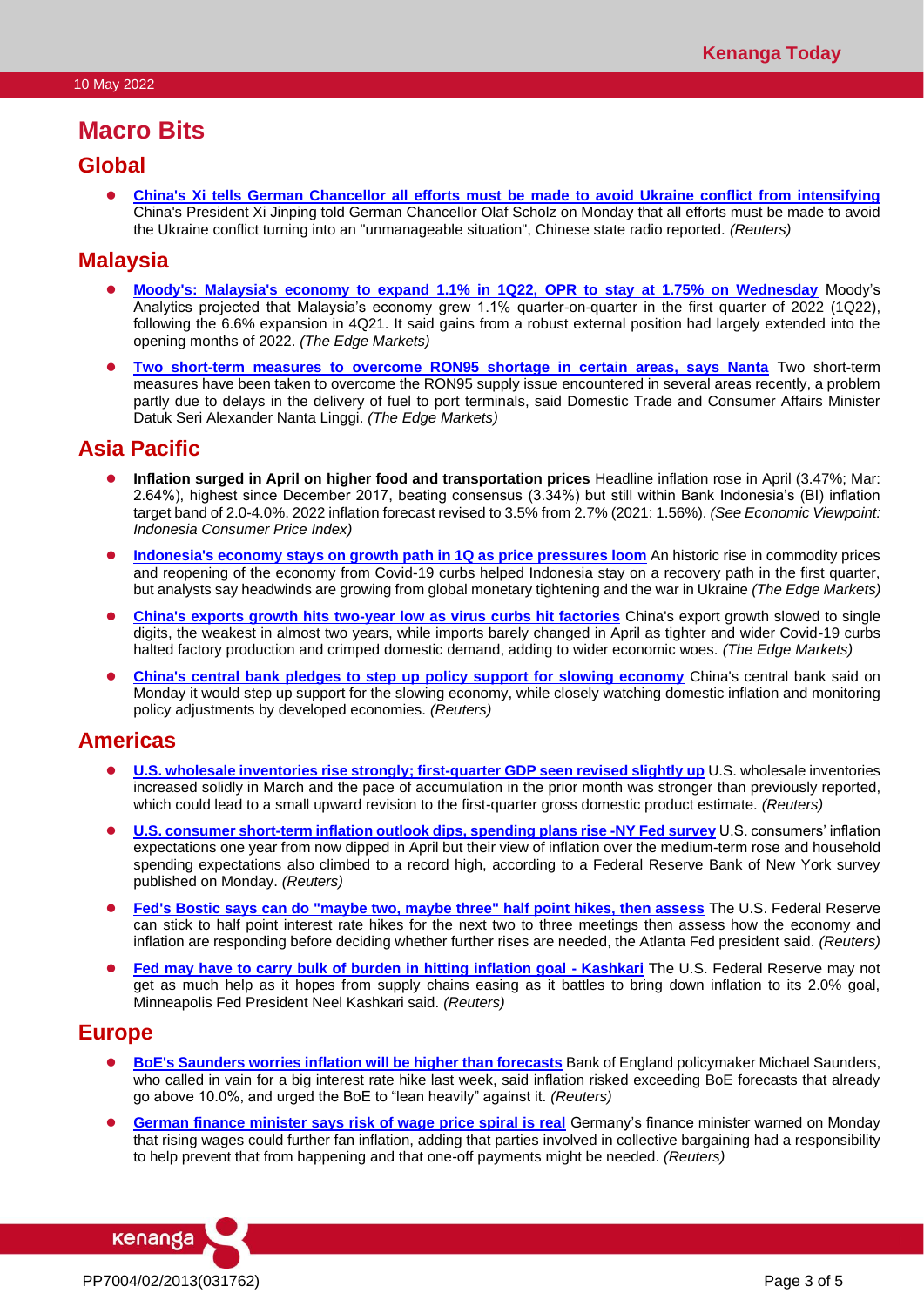### 10 May 2022

### **List of Oversold Stocks (14-Day RSI<30-mark)**

| EIUL VI V I VIUVIU VLVUIU LIT PUI |                  | $\sim$ $\sim$ $\sim$ $\sim$ $\sim$ $\sim$ $\sim$ $\sim$ |               |               |                |
|-----------------------------------|------------------|---------------------------------------------------------|---------------|---------------|----------------|
| NAME*                             | <b>AST PRICE</b> | <b>RSI 14D</b>                                          | <b>RSI 9D</b> | <b>RSI 3D</b> | <b>LOW 30D</b> |
| <b>KESM INDUSTRIES BHD</b>        | 7.660            | 22.29                                                   | 13.49         | 1.27          | 7.600          |
| ABF MALAYSIA BOND INDEX FUND      | 1.131            | 24.04                                                   | 19.13         | 14.86         | 1.133          |
| <b>GUAN CHONG BHD</b>             | 2.400            | 25.83                                                   | 15.94         | 2.08          | 2.450          |
| ELSOFT RESEARCH BHD               | 0.760            | 27.19                                                   | 19.71         | 4.96          | 0.770          |
| DIALOG GROUP BHD                  | 2.420            | 27.49                                                   | 21.11         | 6.25          | 2.410          |

*\*Only for stocks with market cap >RM300m*

*Source: Bloomberg*

# **List of Overbought Stocks (14-Day RSI>70-mark)**

| <b>NAME*</b>                       | <b>LAST PRICE</b> | RSI 14D | <b>RSI 9D</b> | <b>RSI 3D</b> | HIGH 30D |
|------------------------------------|-------------------|---------|---------------|---------------|----------|
| PETRON MALAYSIA REFINING & M       | 6.020             | 79.15   | 81.52         | 77.23         | 6.160    |
| RAPID SYNERGY BHD                  | 11.780            | 79.13   | 78.52         | 72.26         | 11.800   |
| HARRISONS HOLDINGS MALAYSIA        | 5.820             | 75.15   | 78.76         | 87.10         | 5.800    |
| RUBBEREX CORP M BHD                | 0.745             | 72.38   | 73.79         | 75.16         | 0.780    |
| POWER ROOT BHD                     | 1.540             | 71.80   | 73.43         | 62.37         | 1.580    |
| <b>SCGM BHD</b>                    | 2.380             | 71.64   | 79.25         | 94.62         | 2.430    |
| DATASONIC GROUP BHD                | 0.565             | 71.61   | 71.30         | 67.44         | 0.585    |
| TFXCHEM RESOURCES BERHAD.          | 2.850             | 71.45   | 69.21         | 62.28         | 3.170    |
| <b>ZHULIAN CORP BHD</b>            | 2.010             | 71.02   | 72.14         | 78.66         | 2.050    |
| DELEUM BERHAD                      | 0.750             | 70.89   | 75.12         | 91.63         | 0.730    |
| IGB REAL ESTATE INVESTMENT T       | 1.650             | 70.84   | 74.06         | 73.75         | 1.680    |
| CHIN TECK PLANTATIONS BHD          | 8.740             | 70.46   | 73.24         | 76.41         | 9.000    |
| <b>PACIFIC &amp; ORIENT BERHAD</b> | 1.220             | 70.09   | 69.06         | 56.45         | 1.290    |

*\*Only for stocks with market cap >RM300m Source: Bloomberg*

# **List of Oversold Warrants (14-Day RSI<30-mark)**

| <b>NAME</b>             | <b>LAST PRICE</b> | <b>RSI 14D</b> | <b>RSI 9D</b> | RSI 3D | <b>LOW 30D</b> | <b>EXPIRY DATE</b> |
|-------------------------|-------------------|----------------|---------------|--------|----------------|--------------------|
| AXIATA GROUP BHD-C71    | 0.005             | 14.38          | 7.71          | 0.05   | 0.005          | 26/5/2022          |
| INARI AMERTRON BHD-G    | 0.120             | 18.39          | 18.14         | 11.79  | 0.115          | 14/10/2022         |
| CTOS DIGITAL BHD-CN     | 0.020             | 19.04          | 15.58         | 0.92   | 0.025          | 12/8/2022          |
| REVENUE GROUP BHD-WA    | 0.490             | 24.23          | 15.85         | 5.08   | 0.540          | 14/1/2024          |
| DIALOG GROUP BHD-C82    | 0.040             | 24.36          | 21.20         | 5.61   | 0.035          | 30/8/2022          |
| PRESS METAL ALUMINIUM   | 0.045             | 24.57          | 21.08         | 7.18   | 0.055          | 30/11/2022         |
| <b>HOLDINGS BHD-C66</b> |                   |                |               |        |                |                    |
| PRESS METAL ALUMINIUM   | 0.055             | 25.87          | 18.92         | 5.52   | 0.075          | 5/9/2022           |
| <b>HOLDINGS BHD-C62</b> |                   |                |               |        |                |                    |
| PRESS METAL ALUMINIUM   | 0.025             | 26.71          | 20.22         | 7.89   | 0.035          | 24/11/2022         |
| <b>HOLDINGS BHD-C68</b> |                   |                |               |        |                |                    |

*Source: Bloomberg*

# **List of Overbought Warrants (14-Day RSI>70-mark)**

| <b>NAME</b>                  | <u>LAST</u><br><b>PRICE</b> | RSI 14D | RSI_9D | <b>RSI 3D</b> | <b>HIGH 30D</b> | <b>EXPIRY DATE</b> |
|------------------------------|-----------------------------|---------|--------|---------------|-----------------|--------------------|
| HENGYUAN REFINING CO BHD-C22 | 0.405                       | 87.30   | 88.68  | 84.27         | 0.390           | 31/5/2022          |
| <b>HARN LEN CORP BHD-WB</b>  | 0.600                       | 80.57   | 85.36  | 86.40         | 0.610           | 19/9/2026          |
| HENGYUAN REFINING CO BHD-C21 | 0.215                       | 74.63   | 79.90  | 80.57         | 0.210           | 15/8/2022          |
| HIBISCUS PETROLEUM BHD-C30   | 0.095                       | 73.11   | 78.58  | 95.62         | 0.095           | 31/10/2022         |
| DATASONIC GROUP BHD-WA       | 0.155                       | 70.77   | 71.85  | 71.23         | 0.165           | 5/7/2023           |

*Source: Bloomberg*